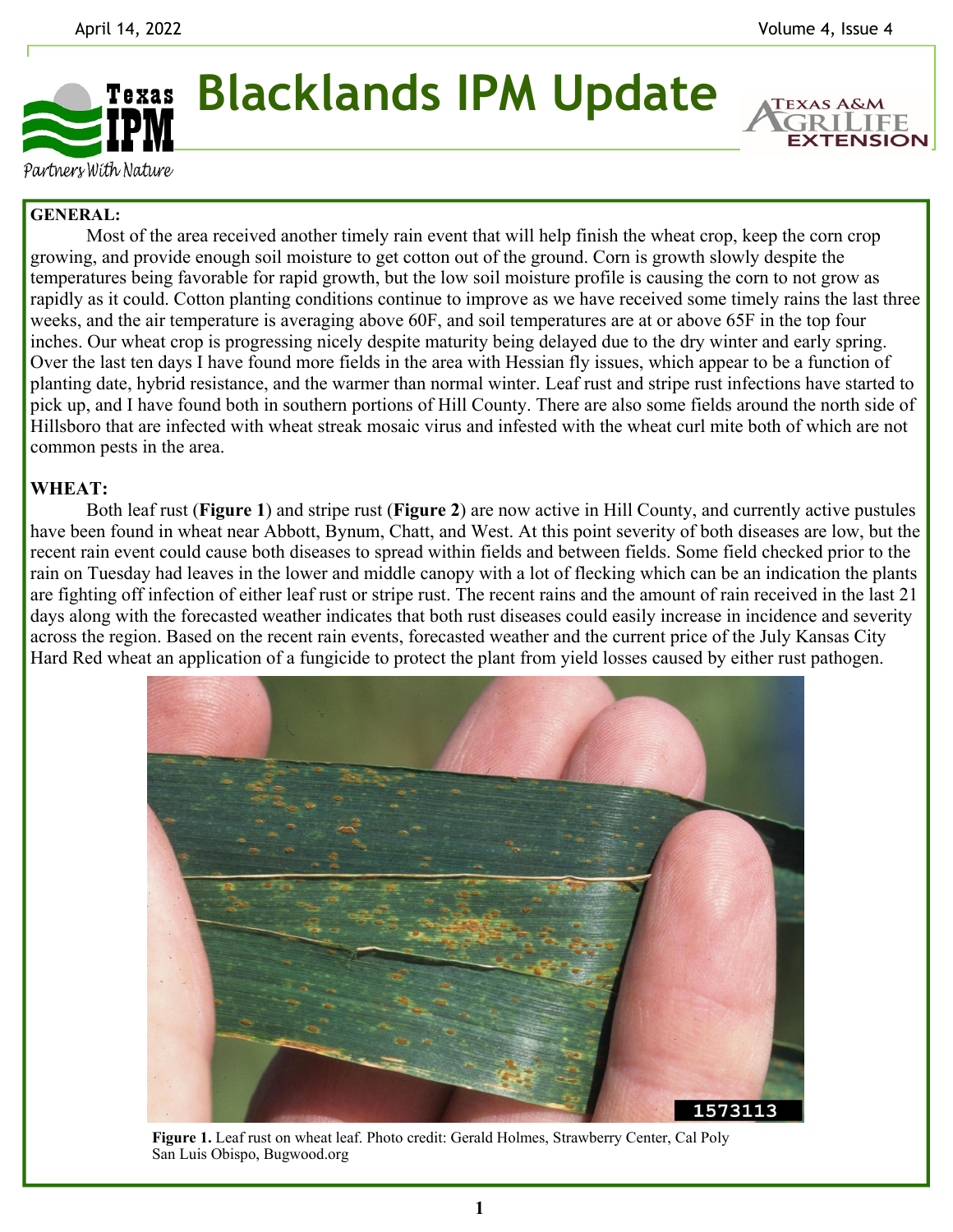

**Figure 2.** Stripe rust on wheat leaf

 I have found wheat streak mosaic in a handful of fields on the northside of Hillsboro. This virus is not common in the area, and is spread through seedborne infections, the wheat curl mite, and probably other insects like various aphid species. Symptoms of wheat streak mosaic can be seen on the leaf, with a pattern of parallel broken yellow streaks (**Figure 3**). As symptoms progress the leaves of infected plants develop a mottled yellow appearance. If plants are infected early on between emergence and the start of tillering plants can become stunted and discolored. This virus can survive between wheat crops on volunteer wheat, and grassy weeds in the field and in bar ditches. Once plants are infected with wheat streak mosaic, there are no management options to minimize the effects it can have on yield except to minimize the spread of the vector to new regions of the field or new fields in the area. Viable management options for wheat streak mosaic include planting resistant varieties, control volunteer wheat and grassy weeds at least 2 weeks prior to planting, and to plant as late as possible to reduce the risk of infestation with vectors like the wheat curl mite.



**Figure 3.** Wheat streak mosaic virus symptoms on a wheat leaf.